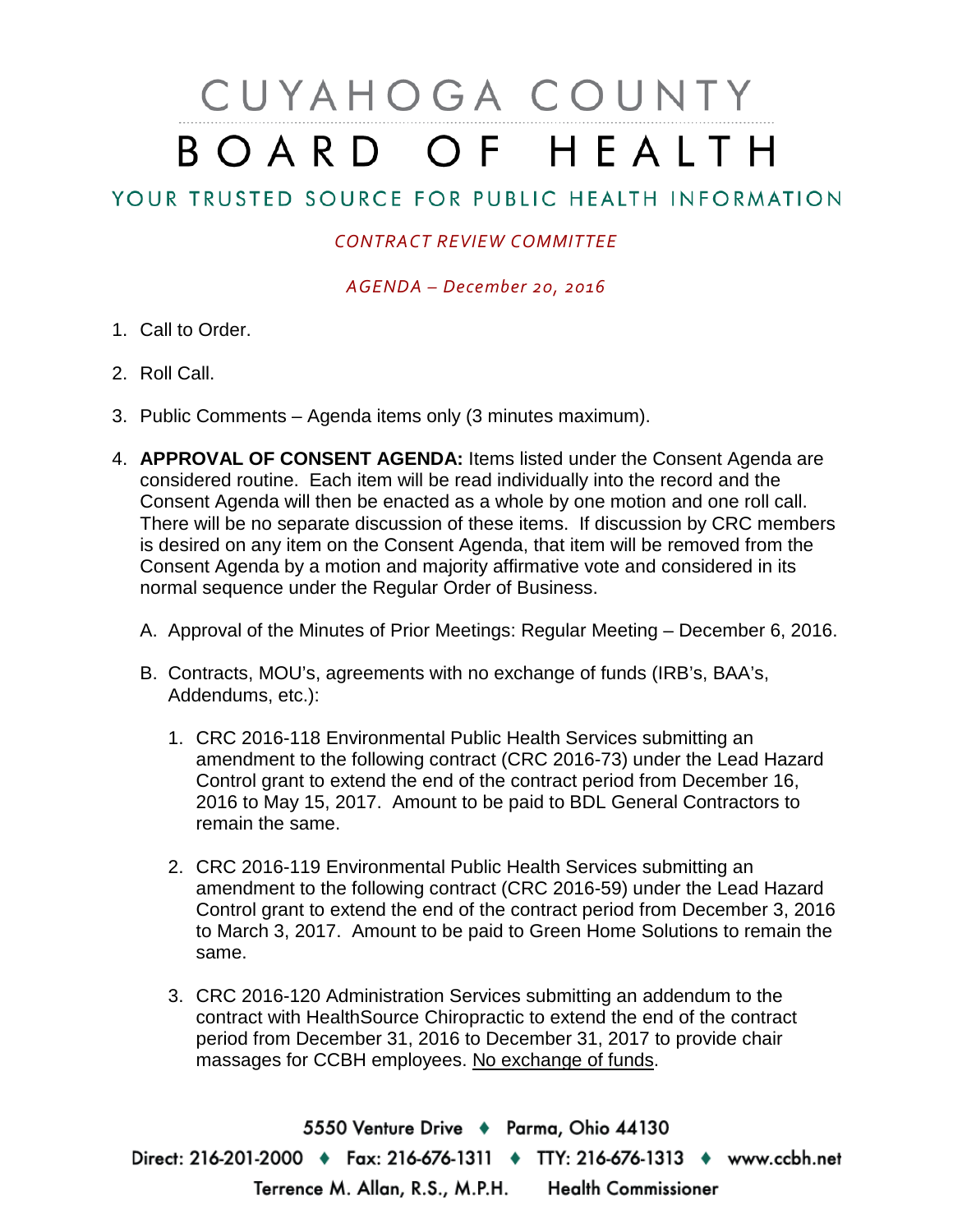## 5. **CONTRACTS AND AWARDS:**

- A. Tabled Items
	- 1. CRC 2016-106 Lead Removal Abatement Project 13601 and 13603 Milan Ave. East Cleveland, Ohio 44112 RFP# 2016-06
- B. New Items For Review
	- 1. Bid/Quote Openings ≥ \$25,000.00
		- 1. CRC 2016-121 Ryan White Part A Program Direct Services RFP# 2016-08
		- 2. CRC 2016-122 Ryan White Part A Program Administrative Services RFP #2016-09
	- 2. Bid/Quote Openings < \$25,000.00
		- a. CRC 2016-123 1654-56 Grace Ave. Lakewood, Ohio 44107
		- b. CRC 2016-124 17449 Woodford Ave. Lakewood, Ohio 44107
		- c. CRC 2016-125 14829 Lisa Dr. Maple Heights, Ohio 44137
		- d. CRC 2016-126 20490 Miller Ave. (Up & Down) Euclid, Ohio 44119
	- 3. Expenditures: Contracts < \$25,000.00
		- a. CRC 2016-127 Prevention and Wellness Services submitting a contract with Dr. David Knight, D.D.S. under the Dental Sealant grant from January 1, 2017 through December 31, 2017. Amount to be paid to Dr. David Knight, DDS is not to exceed \$65.00.

5550 Venture Drive + Parma, Ohio 44130 Direct: 216-201-2000 ♦ Fax: 216-676-1311 ♦ TTY: 216-676-1313 ♦ www.ccbh.net Terrence M. Allan, R.S., M.P.H. Health Commissioner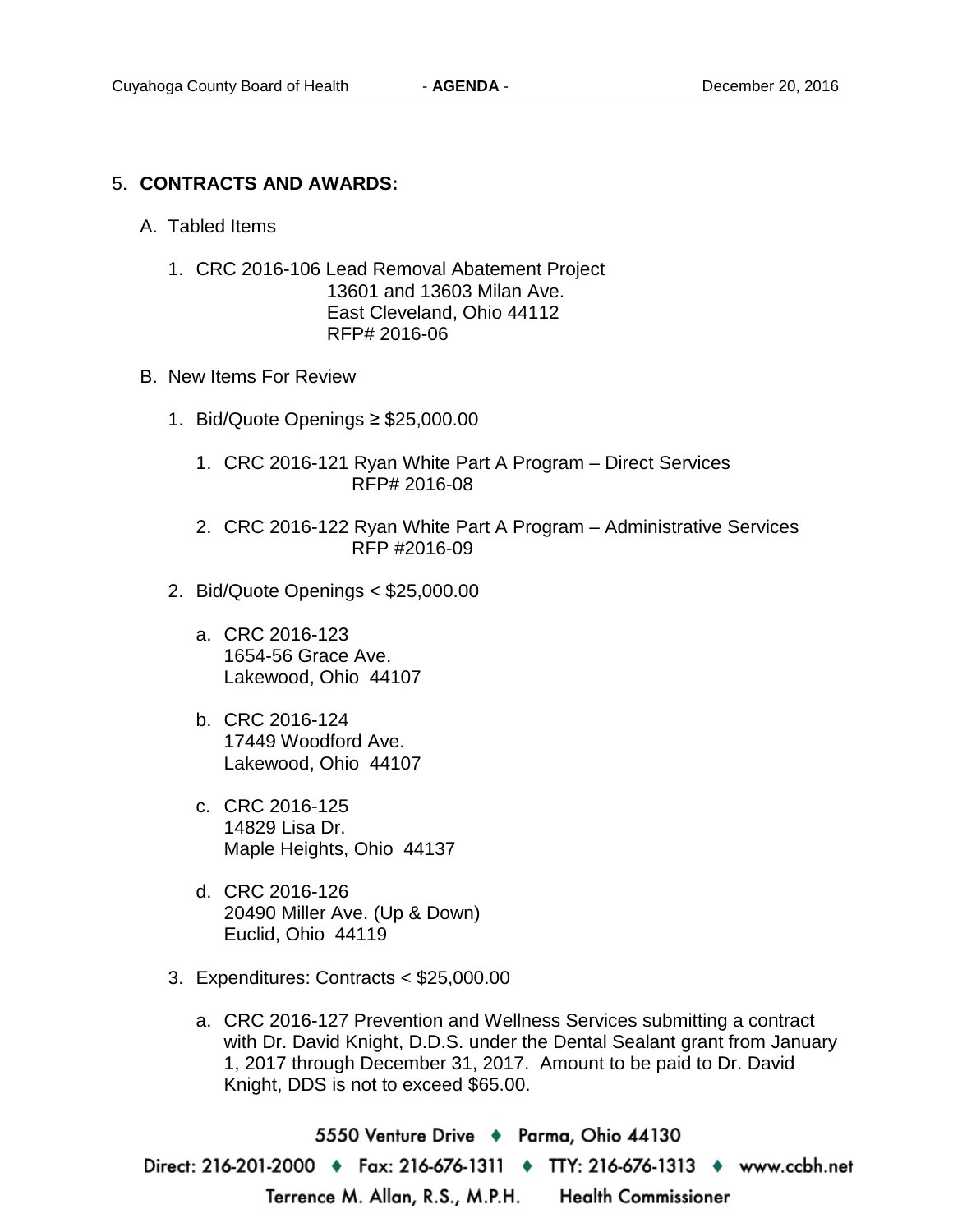Purpose: Dr. Knight is the supervising dentist who serves as the advisor and resource for the CCBH Dental Sealant staff.

Funding Source: 100% reimbursable through the 2017 Dental Sealant grant.

- b. CRC 2016-128 Prevention and Wellness Services submitting the following contracts under the Rachial and Ethnic Approaches to Community Health (REACH) grant:
	- i. Cleveland Clinic Foundation 9/30/16 9/29/17 \$ 3,000.00

Purpose: To implement and evidence-based hypertension best practice and provide data from the electronic medical record related to best practice quality.

Funding Source: 100% reimbursable through the FY2017 REACH grant.

ii. Conceptual Geniuses 9/30/16 – 9/29/17 \$21,030.00

Purpose: To create public health messaging connecting policy/system level activities to program/community level activities.

Funding Source: 100% reimbursable through the FY2017 REACH grant.

iii. Neighborhood Leadership Institute  $9/30/16 - 9/29/17$  \$24,010.00

Purpose: To provide technical assistance support and community fellows by facilitating meetings.

Funding Source: 100% reimbursable through the FY2017 REACH grant.

iv. The Ohio State University 9/30/16 – 9/29/17 \$ 5,000.00

Purpose: To provide a Market Manager training on the Produce Prescriptions for Hypertension program.

Funding Source: 100% reimbursable through the FY2017 REACH grant.

v. Tremont West Development Corporation 9/30/16 – 9/29/17 \$21,030.00

Purpose: To serve as a consultant for the Health Food retail project.

5550 Venture Drive + Parma, Ohio 44130

Direct: 216-201-2000 ♦ Fax: 216-676-1311 ♦ TTY: 216-676-1313 ♦ www.ccbh.net Terrence M. Allan, R.S., M.P.H. Health Commissioner